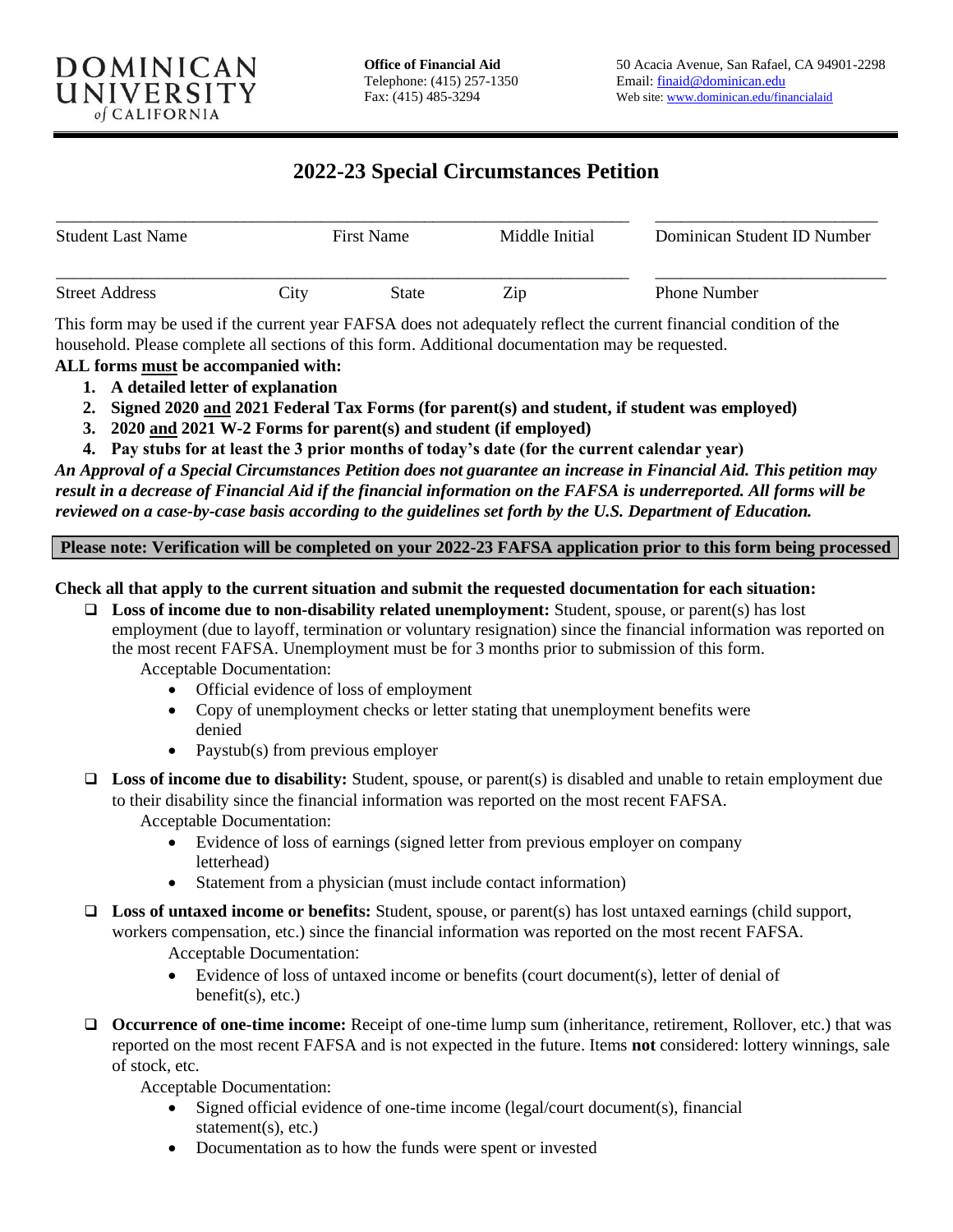- ❑ **Separation/Divorce:** Student, or parent (if dependent) has separated or divorced since the FAFSA was filed. Acceptable Documentation:
	- Legal documentation of separation/divorce (court document(s), divorce decree, etc.)
	- Documentation of separate addresses for both parties
	- W-2 Forms/Tax Return Transcript for the year of income reported on the FAFSA
- ❑ **Death:** Student's spouse, or parent (if dependent) received income for the tax year reported on the FAFSA, but has passed away since the FAFSA was filed.

Acceptable Documentation:

- Legal documentation of death (death certificate)
- ❑ **School tuition costs for dependent child(ren), grades K-12 with** *Special Needs***:** Payment of tuition costs for the upcoming school year for dependent children, grades K-12 that have *Special Needs*.

Acceptable Documentation:

- Written contract from the institution stating the amount of tuition that has been paid for the upcoming school year **OR** signed letter from the institution stating the amount of tuition paid or due for the upcoming school year (must be on letterhead and include contact information)
- ❑ **Medical/Dental Expenses:** Payment of medical/dental expenses not covered by insurance during the FAFSA tax year. Dollar amount **must exceed** the standard deduction on the Federal Tax Return and the Income Protection Allowance (IPA) to be considered.

Acceptable Documentation:

- Copies of cancelled checks used to pay out-of-pocket medical/dental expenses (please provide detailed information of amount spent NOT owed)
- Confirmation of amount paid out-of-pocket and the purpose of the expense (amount billed will not be considered without proof of payment)
- ❑ **Dependent Care Expenses:** Unusually high dependent care expenses.

Acceptable Documentation:

- Copies of cancelled checks used to pay dependent care expenses
- Conformation of amount paid during the FAFSA tax year
- Statement/Letter from the care provider indicating the amount due/paid for the FAFSA tax year (must include contact information)
- ❑ **Other Extenuating Circumstance(s) not listed:** An extenuating circumstance that warrants that the Office of Financial Aid review the most recent FAFSA and tax information provided.

Acceptable Documentation:

- **Detailed** letter/statement explaining the circumstance(s)
- Documentation to support the statement(s) made in the letter/statement
- Documentation from a third-party

#### **CERTIFICATION**

*I/We certify that the information on this form is true and correct to the best of my/our knowledge. I/we understand that false statements or misrepresentations are cause for denial, reduction, withdrawal and/or repayment of Financial Aid. I/we also understand that this information will be used in accordance with Federal guidelines and may or may not result in adjustments to the student's Financial Aid eligibility.* 

\_\_\_\_\_\_\_\_\_\_\_\_\_\_\_\_\_\_\_\_\_\_\_\_\_\_\_\_\_\_\_\_\_\_\_\_\_\_\_\_\_\_\_\_\_\_\_\_\_\_\_\_\_\_\_\_\_\_\_\_\_ \_\_\_\_\_\_\_\_\_\_\_\_\_\_\_\_\_\_\_\_\_\_\_\_\_\_\_

\_\_\_\_\_\_\_\_\_\_\_\_\_\_\_\_\_\_\_\_\_\_\_\_\_\_\_\_\_\_\_\_\_\_\_\_\_\_\_\_\_\_\_\_\_\_\_\_\_\_\_\_\_\_\_\_\_\_\_\_\_ \_\_\_\_\_\_\_\_\_\_\_\_\_\_\_\_\_\_\_\_\_\_\_\_\_\_\_

Student Signature

| ۰, | - - - | ۰.<br>w |
|----|-------|---------|

Parent Signature (required for **dependent** students only) Date